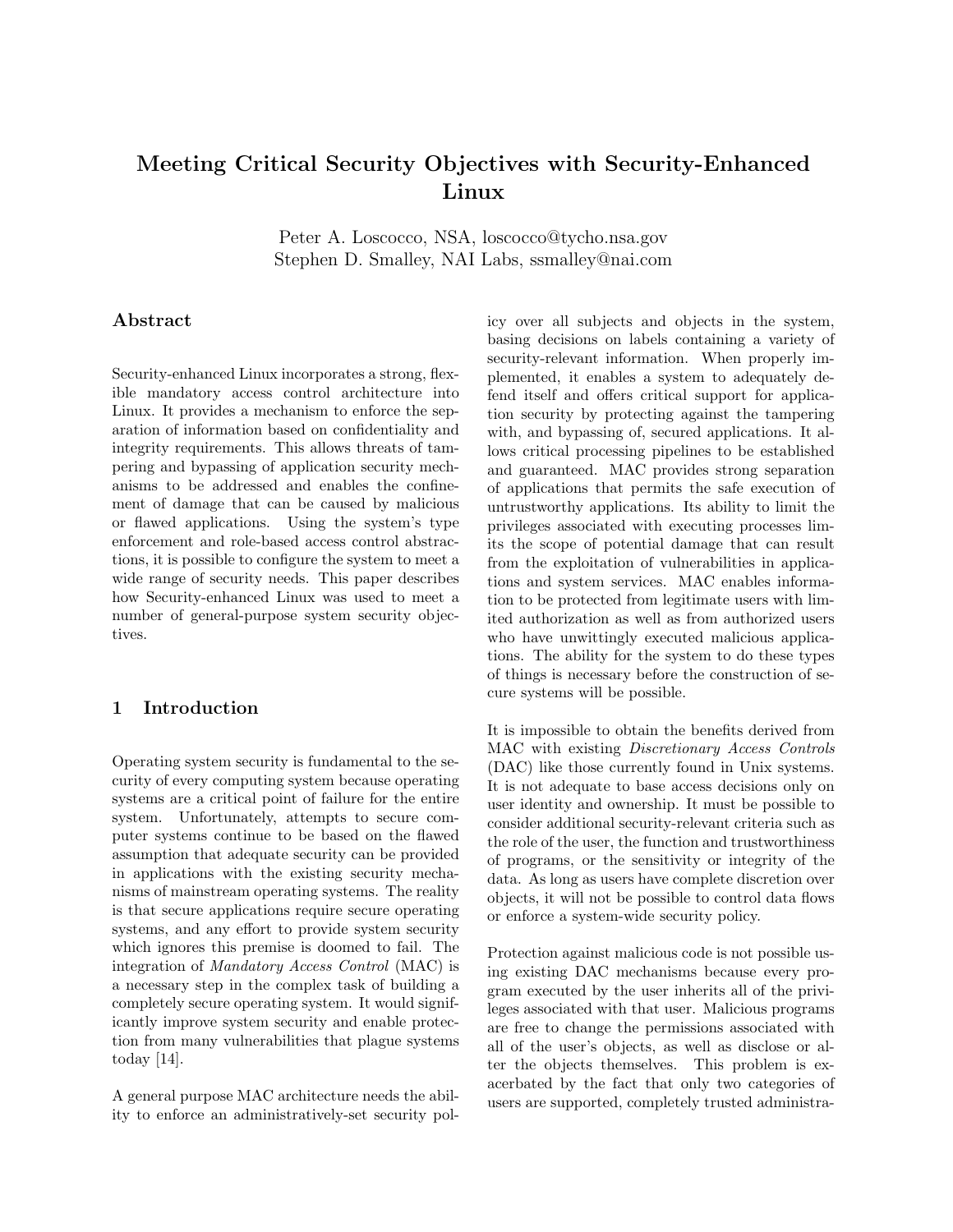tors and completely untrusted ordinary users. Many system services and privileged programs must run with coarse-grained privileges that far exceed their requirements. A flaw in any one of these programs can be exploited to obtain complete system access.

Traditional MAC mechanisms have typically been too limiting to serve as a general security solution. They have tended to be too tightly coupled to a multi-level security (MLS) [5] policy which bases its access decisions on clearances for subjects and classifications for objects. This traditional approach is too limiting to meet many security requirements [6, 7, 8]. It provides poor support for data and application integrity, separation of duty, and least privilege requirements. It requires special trusted subjects that act outside of the access control model. It fails to tightly control the relationship between a subject and the code it executes. Thus, traditional MAC systems have limited ability to offer protection based on the function and trustworthiness of the code, to correctly manage permissions required for execution, and to minimize the likelihood of malicious code execution.

The Flask Architecture [17] was created as an attempt to serve as a general architecture for MAC. An important design goal was to provide flexible support for security policies, since no single MAC policy model is likely to satisfy everyone's security requirements. This goal was achieved by cleanly separating the security policy logic from the enforcement mechanism. Care was taken to ensure that well-defined policy interfaces were specified that could support the widest set of useful security policies. The architecture provides support for policy changes and allows security policies to be expressed naturally in terms that make sense to the particular security policy that is implemented. In addition, with the Flask architecture, the enforcement of the security policy can be transparent to applications because it is possible to define default security behavior.

Security-Enhanced Linux [13, 12], or SELinux for short, is an application of the Flask architecture in the Linux operating system. MAC has been integrated into the major subsystems of the Linux kernel, including fine-grained controls for operations on processes, files, and sockets. The security policy decision logic has been encapsulated into a new kernel component called the Security Server (SS) which makes labeling, access and polyinstantiation decisions in response to policy-independent requests

that have been placed throughout the kernel. This architecture enables the kernel to enforce policy decisions without needing access to the details of the policy.

The SS implemented for SELinux was designed with a particular model of MAC selected to address the limitations of traditional MAC implementations. Because of the flexibility of the Flask architecture, this model is easily modified, or even replaced, to support other models as well. In general, this will not be necessary because the SS released with SELinux is capable of supporting many security policies that meet a wide variety of security objectives. It achieves significant policy flexibility using configuration files to define security policies that are easily tailored to meet specific installation needs.

The remainder of this paper is a discussion of how SELinux with its current SS implementation can be used to dramatically increase the level of security possible in a Linux system. It begins with a description of the model of security that the current SS implements. It is then shown how SELinux was used to meet some general security objectives. The paper ends with a short discussion of related work and some concluding remarks.

# 2 Security Server

The Flask architecture is sufficiently general to support many models of mandatory access control. A particular model must be chosen for every implementation of the security server. Once selected, a security server is constructed that makes all security relevant decisions in the context of that model. The security server is cleanly separated from the rest of the kernel, hidden behind a well-defined interface. This section describes the security server that was implemented for SELinux.

In choosing the security model for a security server implementation, care should be taken to ensure that it is sufficiently expressive to meet whatever security objectives are expected. The flexibility of the Flask architecture allows the security server to be modified, or even replaced, to alter the supported security model to meet additional requirements. The complete encapsulation of the security policy logic within the security server makes this possible with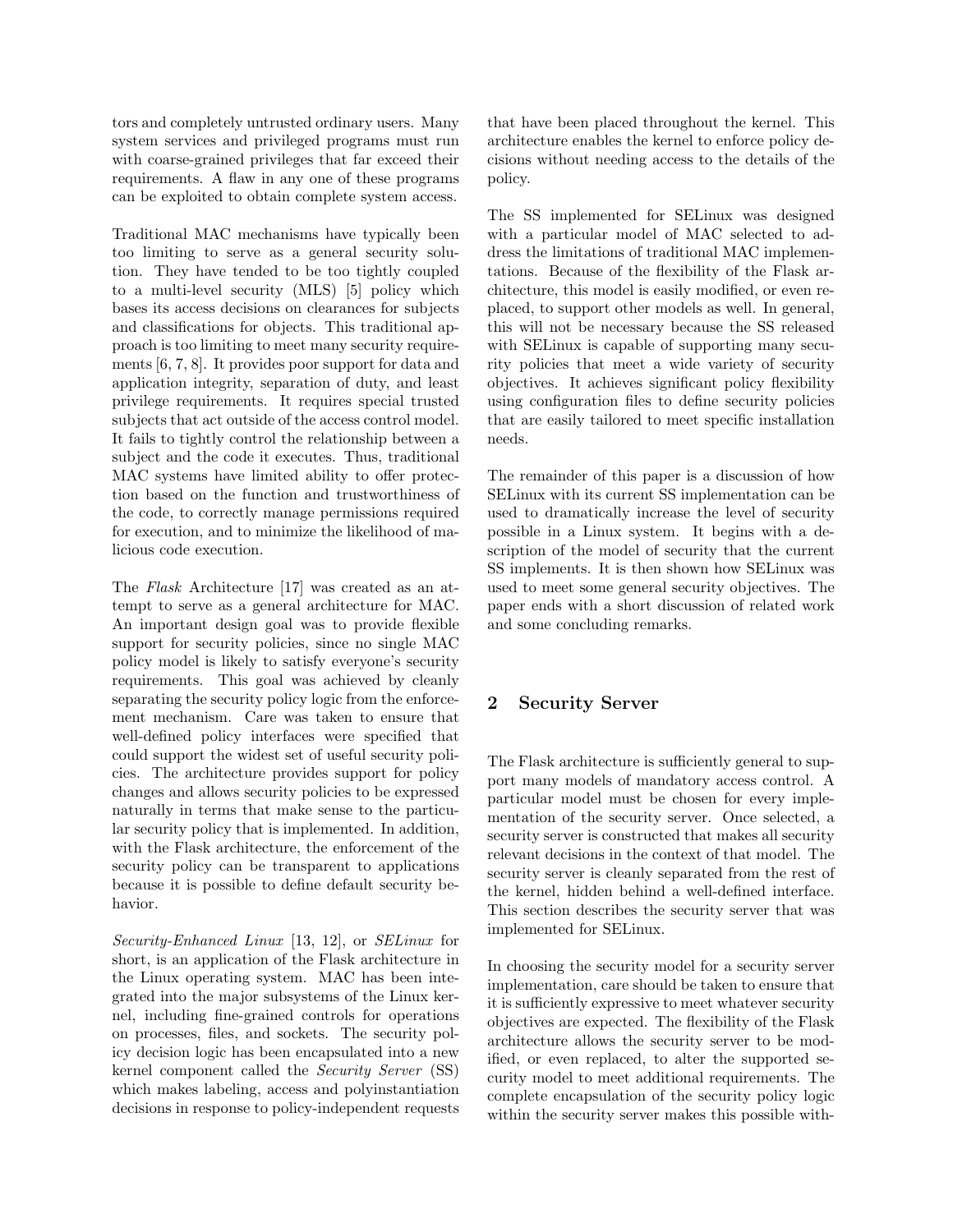out any impact on the rest of the system.

The content and format of labels used in the system depend on the particular security model implemented by the security server. Security decisions within the security server are based on *security* contexts which represent security labels. A security context is a policy independent data type that can be handled by different parts of the system but should only be interpreted by the security server. It contains all of the security attributes associated with a particular labeled object that are relevant to the policy decision logic.

Security contexts are usually not bound directly to objects. A second policy-independent data type called a security identifier (SID) is bound to each object that requires a label. SIDs are nonglobal and nonpersistent opaque objects that are mapped to security contexts. This mapping is created at run time and maintained by the security server. When an object is created, the security server decides which SID to use as a label. SIDs associated with objects are passed into the security server and used as the basis for security decisions.

The mandatory access controls of SELinux are implemented as permission checks that have been inserted at control points throughout the Linux kernel. Approximately 140 fine-grained permissions, grouped into 28 object classes, have been defined to allow the control of nearly every system operation. Examples of permissions are the transition and signal permissions in the process class or create and write permissions in the file class. Permission checks are made between a source SID and a target SID for a particular permission in some object class. Usually, but not always, these are the SIDs associated with a calling process and some object, like a file, that is being accessed. To respond to permission checks, the security server's policy logic uses the security relevant attributes contained in the security contexts associated with the source and target SIDs to determine if a permission can be granted.

#### 2.1 Security Server Model of SELinux

The implementation of the example security server for SELinux required that a concrete security model be selected. A combination of Identity-based Access Control (IBAC), Role-based Access Control (RBAC), and Type Enforcement (TE) was chosen.

As previously mentioned, SElinux does not depend on this model; it is straightforward to replace it with some other choice. It was chosen as the example because it is sufficiently general to support many security objectives found in real-world security.

The SELinux security server maintains security contexts with three relevant security attributes, an identity, a role, and a type. It determines which combinations of values for these attributes can be combined into security contexts. It uses each component of the security context to compute a portion of the access decisions.

There is an identity associated with every process on the system. Changes to it are rigorously controlled and the policy configuration only allows certain programs to change the identity (currently login and crond). When a user logs on and presents his credentials, the identity portion of the security context related to his login shell will reflect the user's real identity. SELinux identities are orthogonal to Linux UIDs. Except when specified in the policy, whenever the UID of a process is changed, its SELinux identity remains unchanged; when a new program is executed, the identity component will be preserved. In this way, all access control decisions can be based the correct identity.

The actions of any particular user are restricted by the RBAC policy. Users are assigned a set of roles that they may assume. The transition between roles is controlled by the policy. Although not strictly necessary, the security policy has been configured to limit role transitions to occur only as a result of running programs that require user authentication. This was done to ensure that roles changes can only occur with explicit user consent and not from executing some malicious program.

Roles are used to express allowable user actions. The RBAC policy used in SELinux differs from that described in [10] in that it defines allowable user actions for a particular role using the TE policy. Whereas a typical RBAC policy would directly specify permissions granted to roles, the SElinux RBAC policy specifies domains that can be entered by roles, and defers the assignment of permissions to the TE configuration. Although this form of RBAC does not offer additional security over a strict TE policy, it does allow the TE policy to be more easily managed using the higher-level concept of roles.

The TE policy is used to express the fine-grained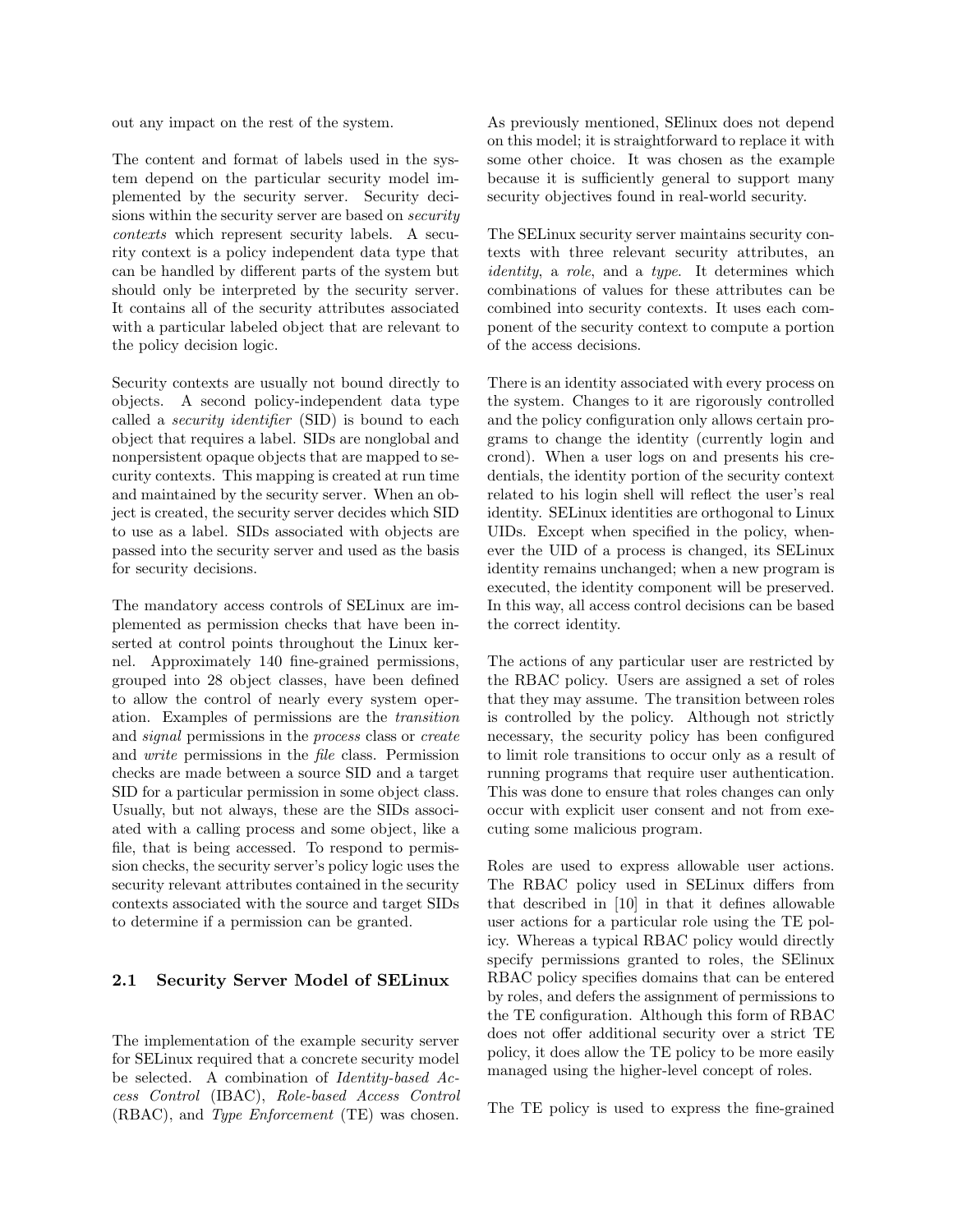access controls. Each object in the system is assigned a type. An access matrix is defined where each element of the matrix determines the allowable accesses between a pair of types. In SELinux, the accesses are expressed in terms of permissions granted for each subject and object class that were defined for the kernel control points. All permissions must be explicitly granted.

This form of TE differs from that defined in [6] in that there is no distinction made between types and domains. Domains are treated just as any other type. Domains are simply types assigned to processes. Because of this, types used as domains can also be used as a type of a related object, e.g. the type of its *procfs* entries. The term domain is often still used for convenience even though the security server does not internally distinguish them from types. By reducing domains and types to a single type abstraction, a single table can be used to express the TE policy based on type pairs rather than separate tables for subject interactions and object accesses. This also allows inter-object relationships to be defined in the policy.

This form of TE is also distinct in that the permissions are grouped by object class to facilitate expressing a matrix where so many more permissions are defined than typically is the case. The class concept allows permissions to be defined for each kind of object based on the services for that object, and it allows the policy to distinguish different kinds of objects, e.g. granting different permissions to a device file than to a regular file or to a raw socket than to a TCP socket. This enables SELinux to provide finer-grained permissions than what is typically expected when using TE.

TE offers many benefits over the traditional approach to MAC. The TE access matrix provides a clean separation of the policy and enforcement mechanisms. It is capable of supporting many policies. It is useful for expressing integrity, separation, containment, and invocation policies. No trusted subjects that can violate the policy are necessary. Because every process can be assigned a domain, every process can be controlled using exactly the same mechanism. Fine-grained permissions can be assigned to programs limiting privileged programs to the minimal permissions required to complete their task. Lastly, TE allows the relationship between a subject and its executable to be tightly controlled, enabling protection based on the function and trustworthiness of code and offering protection against

the execution of malicious code.

### 2.2 Configuring Security Policies

The specific policy that is enforced by the kernel is dictated by security policy configuration files. These text-based configuration files allow the security server implementation to support many security policies. They account for a significant part of security policy flexibility possible with SELinux. Once a security policy specification is completed, it is straightforward to customize that policy to meet the specific needs of different installations. It is possible to maintain different security policies that address completely different security objectives with just one base system.

The configuration files are written using a simple language developed for the security server. The configuration is checked and compiled into a binary representation that is loaded into the security server at boot time. It may also be reloaded at runtime as controlled by the policy.

The TE configuration file defines an extensible set of types. Using the allow statement, allowable permissions between pairs of types are specified for each object class.

allow type\_1 type\_2:class { perm\_1 ... perm\_n };

The TE configuration file defines automatic transitions between types when programs of certain types are executed. Such transitions ensure that system processes and certain programs are placed into their own separate domains automatically when executed. It also defines default labels for files created by programs of certain types in certain types of directories to ensure that files are created with the right types. Both are done using the *type\_transition* statement.

```
type_transition type_1 type_2: file
     default_file_type;
```
type\_transition type\_1 type\_2: process default\_process\_domain;

The RBAC configuration file defines an extensible set of roles. Each process has an associated role.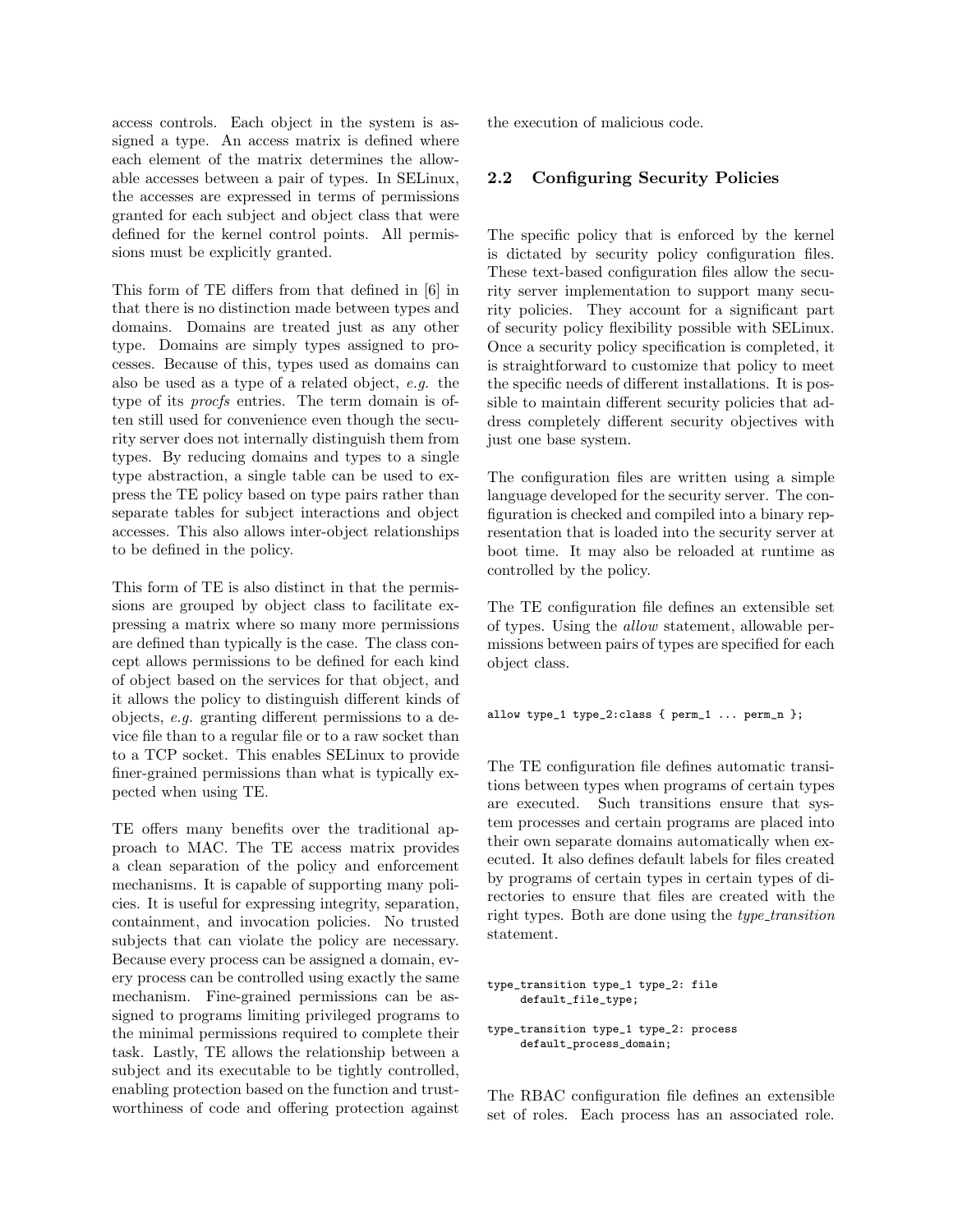The configuration file specifies the set of types that may be entered by processes executing in a given role. The role statement is used to define the roles.

role rolename types { type\_1 ... type\_n };

As users execute programs, transitions to other roles may, according to the policy configuration, automatically occur to support changes in privilege. A role transition rule specifies the default role of a transformed process based on its prior role and the type of the program executable. If no rule is specified, then the default role of a process is the same as its role prior to the execve call. The role\_transition statement is used to define the roles.

#### role\_transition current\_role program\_type new\_role;

Although the language allows role transitions to occur on program execution, the SELinux configuration never uses this functionality. Instead it uses domain transitions for changes in privileges during a session. Roles are only allowed to change on login or by executing the newrole program which causes a user authentication. Unlike the TE policy, the RBAC policy has no entrypoint controls to control the transition into roles. Care must be taken when granting this capability. Role changes tend to involve significant changes in privileges (e.g user becoming system administrator) whereas domain transitions tend to be finer-grained changes.

The IBAC configuration file defines each user recognized by the system security policy. Each user has a set of roles that may be entered by processes with the user's identity. This is specified with the user statement.

user username roles { role\_1 ... role\_n };

There are two other configuration files available to further specify a security policy. They are the assert.te and *constraints* files. The first allows the specification of TE assertions that must hold true for the expressed policy to be valid. The second uses boolean expressions to express restrictions on users or roles. Both are useful tools to construct security policies.

Lastly, the operation of SELinux depends not only on the security policy configuration but also on the labels of objects in the file system. New objects are labeled when they are created. When the object is moved onto persistent storage, a persistent SID (PSID) is stored with that object. The PSID represents a security context, and a mapping between them is stored within the file system. PSIDs are mapped into SIDs when the kernel accesses the object. See [13, 17] for a more complete discussion on PSIDS.

When existing file systems are brought into SELinux, labels must be assigned. The file\_contexts configuration file specifies security contexts for files based on pathname regular expressions. The setfiles utility program reads this configuration and sets the security contexts on each file accordingly. When setfiles is run, the system stores the proper PSID with each file and updates the security context mapping. In this way, the security policy can depend on the file system labels.

# 3 Meeting Security Objectives

The SELinux release includes an example of a general-purpose security policy configuration designed to meet a number of security objectives as an example of how a system may be secured [16]. The example RBAC configuration is very simple. All system processes run in the  $system_r$  role. Two roles are currently defined for users, *user\_r* for ordinary users and  $sysadm_r$  for system administrators.

Most of the policy is specified through the example TE configuration. Separate domains are defined for various system processes and authorized for the  $system_r$  role. Each user role has an associated initial login domain, the  $user_t$  domain for the *user-r* role and the *sysadm<sub>-t</sub>* domain for the  $sysadm\_r$  role. This initial login domain is associated with the user's initial login shell. As the user executes programs, domain transitions occur automatically as needed to change privileges. Different sets of domains are authorized for each of the user roles.

The rest of this section describes how the TE configuration meets a specific set of security objectives. It provides and explains detailed examples of the configuration to address each objective. In some cases, macros in the actual configuration have been expanded for the excerpts in this section to reveal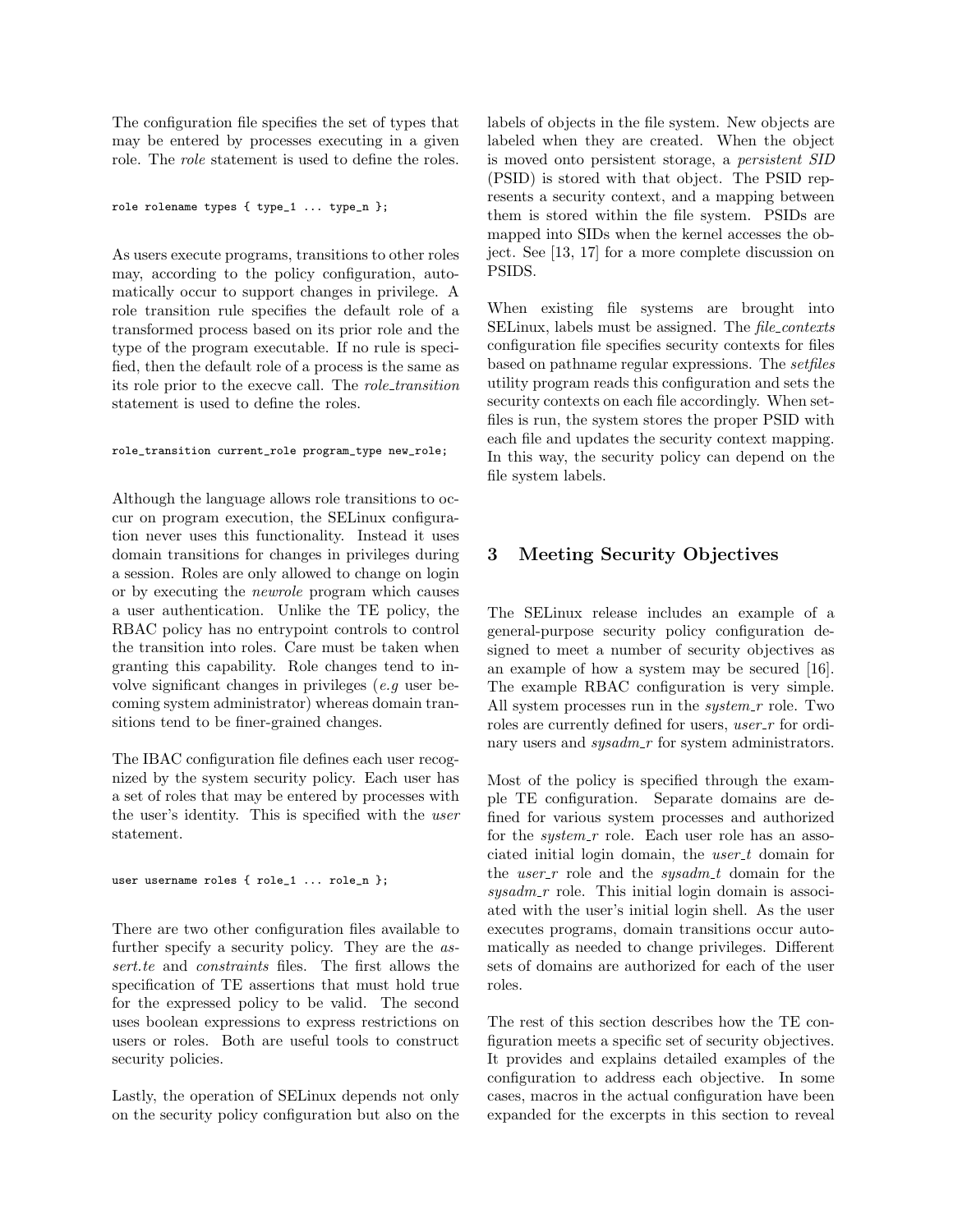greater detail about the configuration. Additionally, in some cases, the full expansion of a macro has been pruned for brevity.

#### 3.1 Limiting Raw Access to Data

Access controls for individual processes and files are of little use if an attacker can directly access raw data. Hence, the policy configuration must carefully limit raw access to data. The example configuration defines a set of types for objects that can be used to access raw data. Access to these types is only granted to a small set of privileged domains, and entry to these domains is carefully controlled.

Since fsck and related utilities must access the raw disk, a  $fsadm\_t$  domain is defined for such utilities. A  $fsadm\_exec\_t$  type is assigned to the program files for these utilities. The following excerpt shows a portion of the configuration relevant to this domain:

```
allow fsadm_t fsadm_exec_t:process
     { entrypoint execute };
allow fsadm_t fixed_disk_device_t:blk_file
      { read write };
allow initrc_t fsadm_t:process transition;
allow sysadm_t fsadm_t:process transition;
```
The first statement in this excerpt allows the  $f$ sadm<sub>-t</sub> domain to be entered by executing a program labeled with the  $fsadm\_exec\_t$  type. The second statement allows the  $fsadm_t$  domain to read and write block special files with the fixed\_disk\_device\_t type. The third statement allows the rc scripts to transition to this domain (e.g. so that fsck can be run automatically during initialization). The last statement allows an authorized system administrator to transition to this domain (e.g. so that fsck can be explicitly run by an administrator). Access to the raw disk device is controlled both with respect to the particular program and to the context in which the program is called.

Since klogd must access the kernel memory devices, a klogd t domain is defined for this daemon. A  $k\not\!q \text{degree} t$  type is assigned to the program file for the daemon. The following excerpt shows a portion of the configuration relevant to this domain:

```
allow klogd_t klogd_exec_t:process
     { entrypoint execute };
allow klogd_t memory_device_t:chr_file read;
allow initrc_t klogd_t:process transition;
```
This excerpt is very similar to the excerpt for  $fsadm_t$ . The klogd<sub>-t</sub> domain can only be entered by executing a program labeled with the  $k\not\!q d\_exec\_t$ type. The  $klog d_t$  domain can read character special files with the *memory\_device\_t* type. The  $rc$ scripts can transition to the klogd t domain when the daemon is executed.

### 3.2 Protecting Kernel Integrity

A second goal of the example policy configuration is to prevent attackers from tampering with the kernel. An example of how the configuration protects the integrity of the kernel can be seen through its protections on the /boot files. Most of the /boot files are labeled with a  $boot\_t$  type and can only be modified by an administrator. Since certain files in /boot are automatically updated during initialization, a separate *boot\_runtime\_t* type is defined for such files, and the domain for rc scripts is authorized to update these files. The following excerpt shows a portion of the configuration for these boot files:

```
allow initrc_t boot_t:dir
      { read search add_name remove_name };
allow initrc_t boot_runtime_t:file
     { create write unlink };
type_transition initrc_t boot_t:file boot_runtime_t;
```
The first statement allows the rc scripts to modify the /boot directory. The individual controls over each file ensure that this does not allow the rc scripts to remove or rename the existing files in /boot in order to replace them. The second statement allows the scripts to create or delete a file with the *boot\_runtime\_t* type. The last statement causes files created in /boot by the scripts to automatically default to the *boot\_runtime\_t* type.

A second example of how the policy configuration protects the integrity of the kernel can be seen in its handling of kernel modules. Distinct types are assigned to the module utilities and module object files to prevent unauthorized modification. The following excerpt shows a portion of the configuration for controlling the ability to insert kernel modules into a running kernel:

allow insmod\_t insmod\_exec\_t:process { entrypoint execute }; allow insmod\_t self:capability sys\_module; allow sysadm\_t insmod\_t:process transition;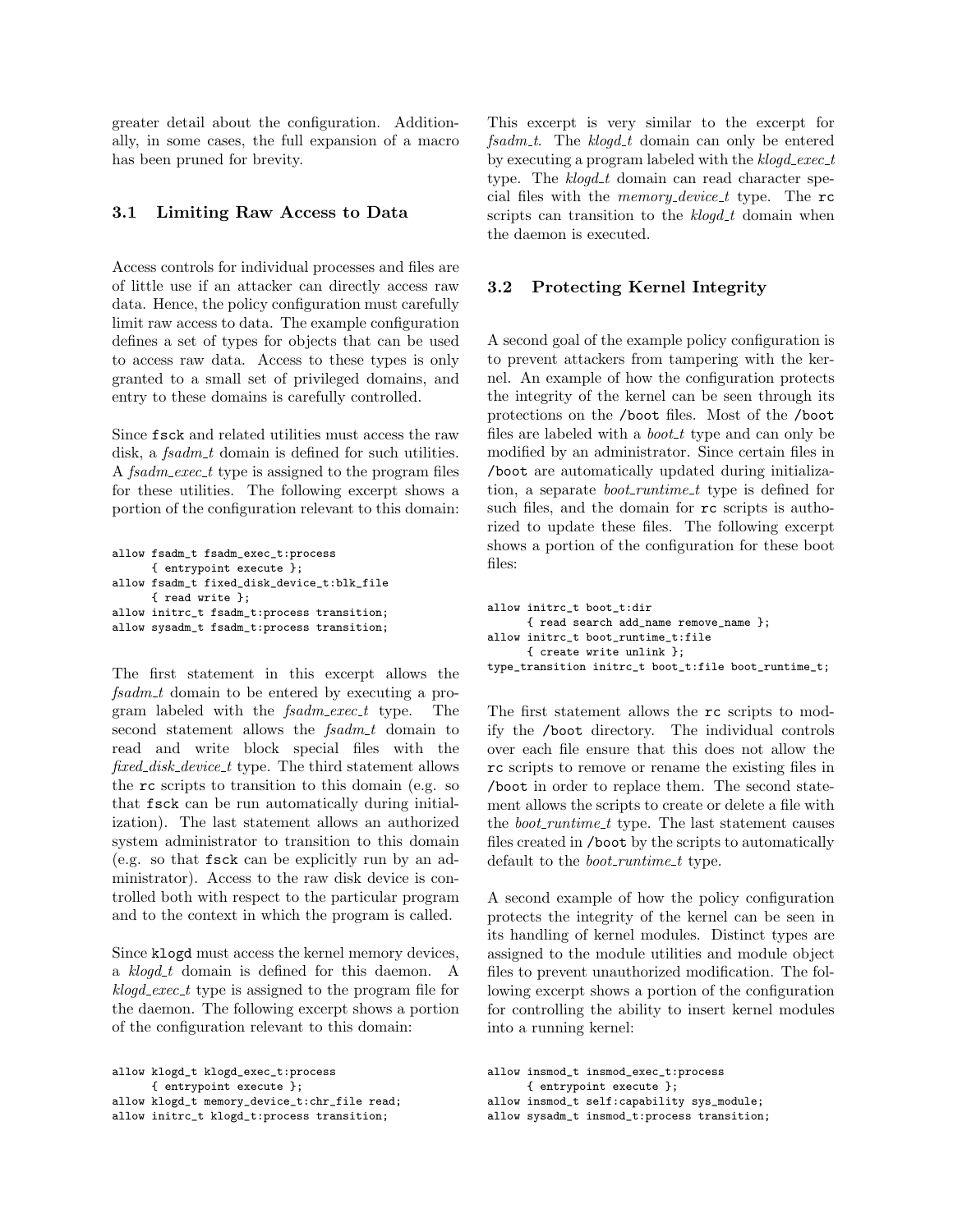The first statement allows the *insmod\_t* domain to be entered by executing a program with the insmod\_exec\_t type. This type is assigned to the insmod utility. The second statement allows the  $insmod_t$  domain to use the  $CAP\_SYS\_MODULE$ capability to insert modules. The last statement allows system administrators to transition to this domain when they run the utility.

#### 3.3 Protecting System File Integrity

Just as the integrity of the kernel must be protected, the integrity of other critical system files must also be protected. Separate types are defined and assigned to system software, system configuration information, and system logs to protect their integrity. The dynamic linker is labeled with the  $ld\_so\_t$  type. Many domains must be granted execute access to this type, since many programs are dynamically linked. System programs are labeled with types such as  $bin\_t$  for ordinary programs or  $sbin\_t$  for system administration programs. System shared libraries are labeled with the  $\textit{shift\_t}$  type. Write access to these types is limited to administrators.

The protections applied to the /etc directory are an example of protecting system configuration files. Most files in /etc are labeled with the  $etc_{\mathcal{L}}t$  type and write access to this type is strictly limited. Since the /etc/aliases and /etc/aliases.db files and the /etc/mail directory must be modified by the sendmail program, separate types are defined for this file and directory, and the *sendmail t* domain is granted write access to these types, as shown below:

```
allow sendmail_t etc_aliases_t:file
     { read write };
allow sendmail t etc mail t:dir
     { read search add_name remove_name };
allow sendmail_t etc_mail_t:file
      { create read write unlink };
```
An example of protecting the integrity of system log files is the wtmp file, which stores login records. The policy configuration defines a wtmp\_t type for this file. Separate domains are defined for programs (e.g. login, utempter, gnome-pty-helper) which must update this file, and write access is only granted for these domains. The following excerpt shows permissions granted to this type for several domains:

```
allow local_login_t wtmp_t:file { read write };
allow remote_login_t wtmp_t:file { read write };
allow utempter_t wtmp_t:file { read write };
```
#### 3.4 Confining Privileged Processes

Flaws in privileged processes are often exploited to subvert the security of a system. The example configuration confines such processes by defining separate domains for them and restricting their accesses to least privilege. One example of such a process is sendmail. The following excerpt shows some of the permissions granted to the *sendmail\_t* domain in which sendmail runs:

```
allow sendmail_t smtp_port_t:tcp_socket name_bind;
allow sendmail_t mail_spool_t:dir
      { read search add_name remove_name };
allow sendmail_t mail_spool_t:file
      { create read write unlink };
allow sendmail_t mqueue_spool_t:dir
     { read search add_name remove_name };
allow sendmail_t mqueue_spool_t:file
      { create read write unlink };
```
The first statement allows sendmail to bind to the SMTP port. The next two statements allow sendmail to manage the mail spool directory. The last two statements allow sendmail to manage the mail queue directory. Even if a flaw in sendmail is exploited, the set of accesses granted to the attacker is strictly limited to what is specified in the configuration.

Another example of a privileged process is ftpd. The following excerpt shows some of the permissions granted to the domain for this daemon:

```
allow ftpd_t wtmp_t:file append;
allow ftpd_t var_log_t:file append;
allow ftpd_t ls_exec_t:process execute;
```
The first statement allows ftpd to append to the wtmp file. The second statement allows ftpd to append to /var/log/xferlog. For even better protection, a separate type could be defined for this particular log file, e.g.  $xferlog_t t$ , to strictly limit the daemon to that file. The last statement allows ftpd to execute the ls program. As with the sendmail example, an attacker who subverts ftpd can only perform the actions authorized by the configuration.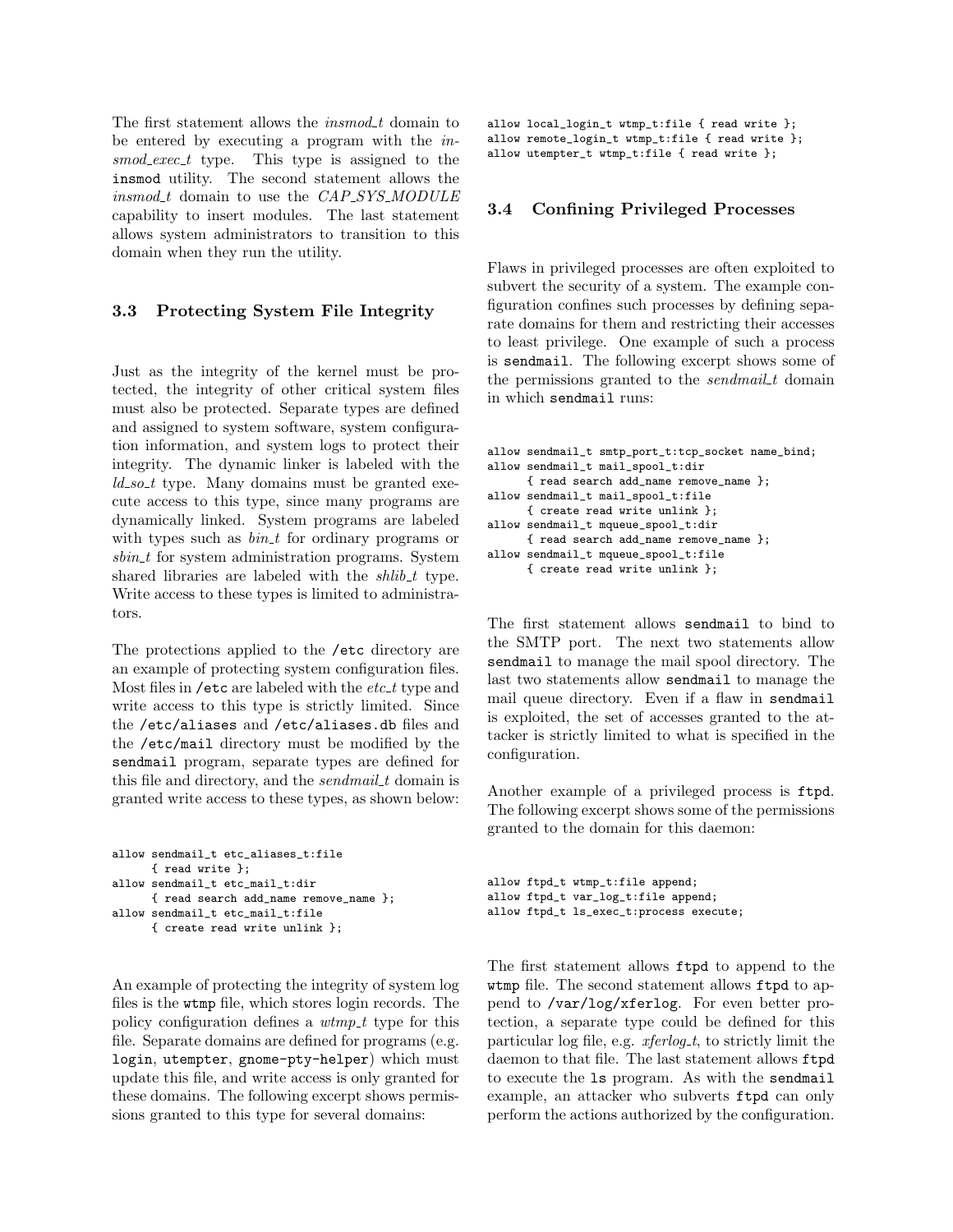#### 3.5 Separating Processes

To protect processes in one domain from interference by processes in another domain, the example policy configuration restricts process interactions. The ability to access the /proc entries for processes in other domains is only granted to certain privileged domains such as the domain for system administrators. This is shown by the following excerpt:

```
allow sysadm_t domain:dir { read search };
allow sysadm_t domain:{ file lnk_file } read;
```
The /proc entries for each process are labeled with the domain of the process. These two statements grant the  $sysadm\_t$  domain permission to access the /proc entries for all domains. Most domains are only allowed to access the entries for processes in the same domain.

Similarly, the ability to trace other processes or send signals to other processes is typically limited to processes in the same domain, except for sending SIGCHLD to notify the parent of the completion of the child. The following excerpt shows a case where processes in different domains are allowed to send signals to each other:

```
allow user_t user_netscape_t:process
      { sigkill sigstop signal };
allow user_netscape_t user_t:process sigchld;
```
The first statement allows an ordinary user to send arbitrary signals to his netscape process. The second statement allows the netscape process to send SIGCHLD to the ordinary user process so that it can be reaped when it exits. Since there are no statements allowing an ordinary user process to send signals to an administrator process or to system processes, an ordinary user cannot interfere with these other processes. Likewise, since there are no statements allowing the user's browser to send any signal other than SIGCHLD to other user processes, malicious mobile code executed by the browser cannot kill the user's other processes.

Since many processes use temporary files, the configuration must ensure that processes in different domains cannot interfere with one another by accessing each other's temporary files. The configuration achieves this goal by defining a derived type for temporary files created by each domain and limiting access to that type to the corresponding domain. If a domain requires access to a temporary file created by another domain, then it can be granted permission to that type on a case-by-case basis. The following excerpt shows a portion of the configuration for the temporary file type defined for the ordinary user domain:

```
allow user_t tmp_t:dir
     { read search add_name remove_name };
allow user_t user_tmp_t:file
     { create read write unlink };
type_transition user_t tmp_t:file user_tmp_t;
```
The first statement authorizes the ordinary user domain to create and unlink files in the /tmp directory. The individual controls over each file ensure that the domain cannot unlink files created by other domains, e.g. the administrator domain. The second statement allows the ordinary user domain to create and access files with the  $user\_tmp\_t$  type. The last statement causes files created by the ordinary user domain in /tmp to be automatically labeled with this type. Similar statements are defined for the administrator domain and for other domains that use temporary files, with a separate type defined for each such domain. This ensures that ordinary users cannot create and use their own temporary files but does not allow them to access the temporary files of other domains.

The configuration likewise defines different types for the home directories and terminal devices used by the different domains for users. The following excerpt shows statements granting permissions to terminal devices and home directories for the ordinary user domain:

```
allow user_t user_tty_device_t:chr_file { read write };
allow user_t user_devpts_t:chr_file { read write };
type_transition user_t devpts_t:file user_devpts_t;
allow user_t user_home_t:file
     { create read write unlink };
```
# 3.6 Protecting the Administrator Domain

Since the administrator domain is highly privileged, the policy configuration must ensure that this domain can only be entered in a secure fashion. The example configuration only allows entry via domains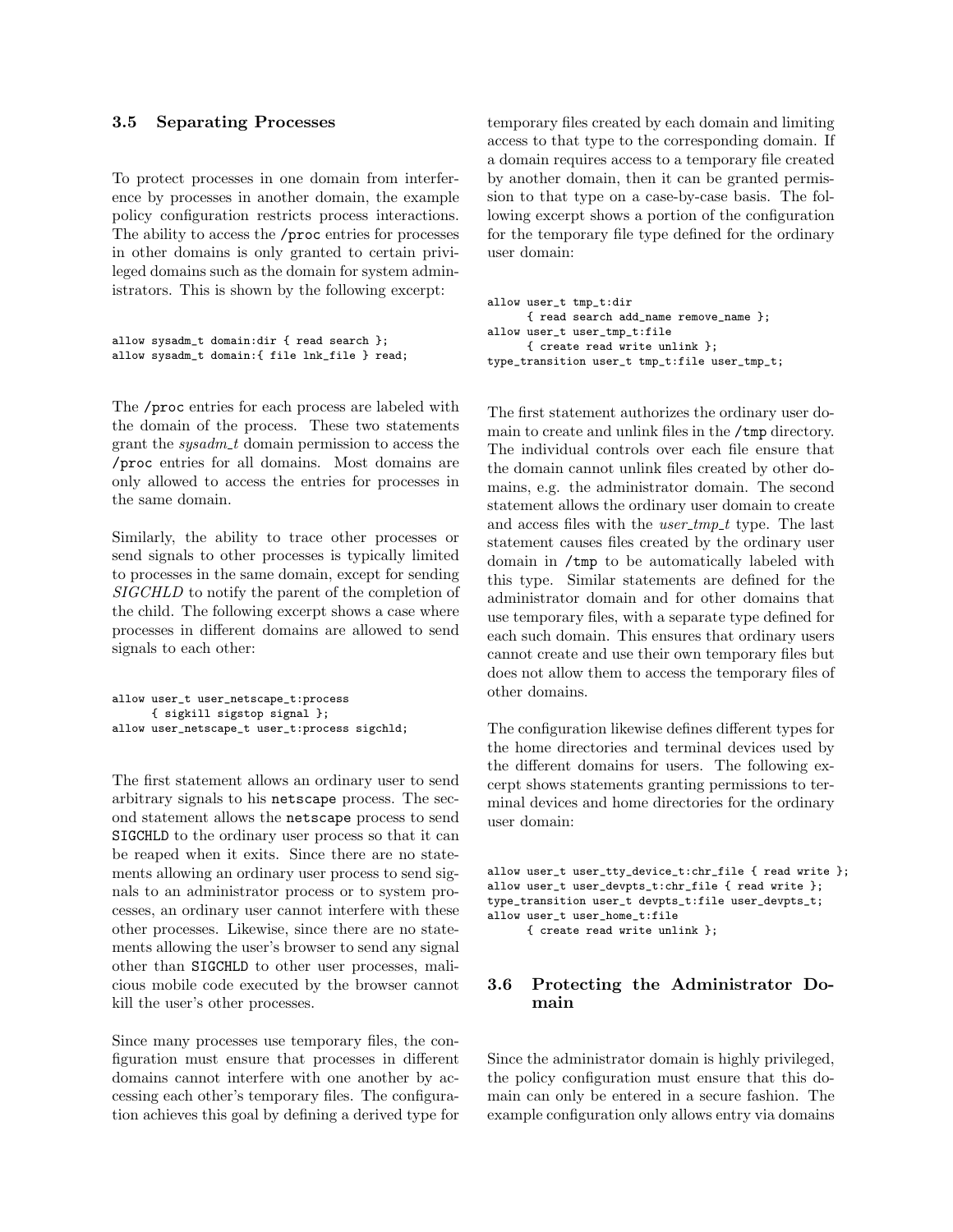for the login program and the newrole program. The login program is run in a separate domain for local logins than for remote logins so that the configuration can prohibit entry on remote logins, since such logins may bypass authentication via .rhosts files. However, users who are remotely logged in may still use the newrole program after login in order to enter this domain. The following excerpt shows some of the relevant statements:

```
type_transition getty_t login_exec_t:process
    local_login_t;
allow local_login_t sysadm_t:process transition;
allow newrole_t sysadm_t:process transition;
```
The first statement causes the login program to run in the *local\_login\_t* domain when it is executed by getty. A separate statement that is not shown causes the login program to run in a separate remote\_login\_t domain when it is executed by rlogind. The next statement allows the lo $cal\_login\_t$  domain to transition to the administrator domain. The last statement allows the newrole program to transition to the administrator domain.

As described in the previous subsection, the example configuration also protects the administrator domain by preventing processes in other domains from interfering with it. The administrator domain is also protected against the execution of malicious code by limiting it to executing approved types and by automatically transitioning unsafe software such as netscape to a more restricted domain.

# 4 Related Work

Two other security projects have developed flexible access control frameworks for the Linux kernel. The Rule Set Based Access Control (RSBAC) for Linux project [15] provides a general framework for kernel access control and a set of security policy modules. The Medusa DS9 project [3] provides a kernel access control architecture that allows processes and files to be placed into separate virtual spaces in accordance with a policy defined by a user-space authorization server.

Several other projects have developed particular access control mechanisms for the Linux kernel. The Domain and Type Enforcement (DTE) for Linux project [11] provides a variant of Type Enforcement that uses an implicit typing mechanisms based on pathnames. This project is based on the original DTE prototype [4], which also investigated how to configure the DTE controls to meet real security objectives [18]. SubDomain [9] provides a variant of DTE that is limited to confining programs and that directly specifies access control configurations in terms of programs and files rather than domains and types. The Linux Intrusion Detection System (LIDS) project [1] provides administratively-defined program-based access control lists for files along with a collection of other features. For further discussion on related work see [13].

Due to its highly flexible architecture and comprehensive controls, SELinux is capable of representing many of the security policies and mechanisms provided by these other projects. However, since SELinux was only designed to address mandatory access controls based on the labels of subjects and objects, it cannot directly represent some of the requirements of these projects. The Linux Security Module project [2] has been created to develop a common set of kernel hooks that can support the needs of all of the Linux security projects, with the goal of integrating this general set of hooks into the mainstream Linux kernel.

# 5 Conclusions

The integration of mandatory access controls into Linux is necessary in order to allow secure systems to be built with Linux. Since no single security model is suitable for all purposes, a general-purpose solution must be sought. SELinux has many of the properties that should be considered for generalpurpose security architecture.

SELinux is a comprehensive and flexible system with a well-defined MAC architecture that has been validated through several prototypes. It cleanly separates policy decisions from their enforcement using general interface. It provides support for policy changes and is independent of policy, policy languages, and labeling formats. It has individual labels and controls for kernel objects and services allowing fine-grained control over such abstractions including: file systems, directories, files, open file descriptions, sockets, messages, network interfaces, and use of capabilities. Additionally, SELinux has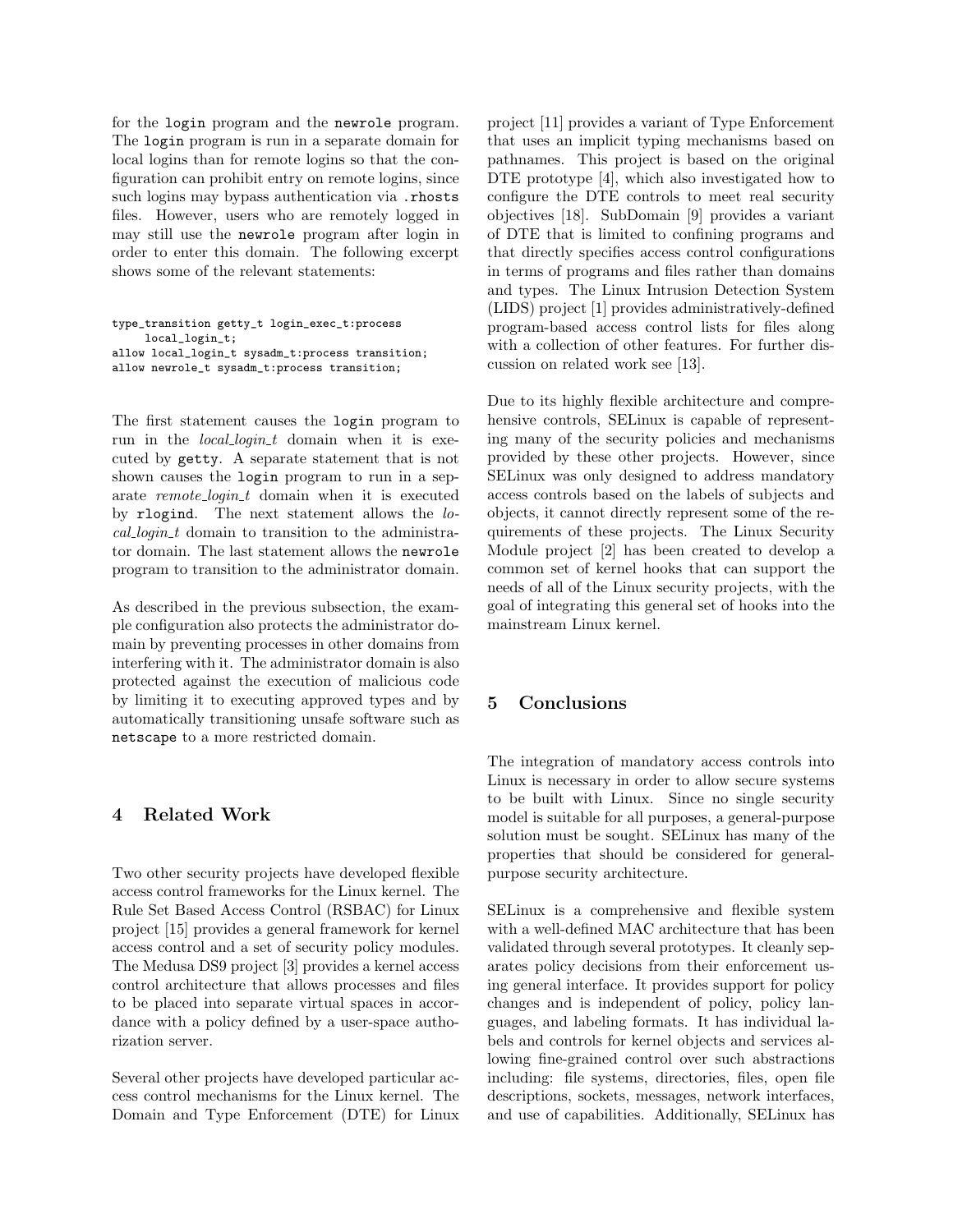configurable default behavior that allows the security mechanisms to function transparently to applications.

The security model chosen for the prototype SELinux security server has proven to be a very effective model for security. Using its combination of IBAC, RBAC and TE, the SELinux security server provides flexible support for a wide range of security policies. With it, it is possible to configure the system to meet many security requirements. The flexibility of SELinux, allows the security server to be modified or replaced as needed without impacting the rest of the kernel.

The example security policy configuration released with SELinux serves as an example how a number of important security objectives may be met using the prototype's security model. The flexibility of the security policy mechanism attained through the configuration files enables the policy to be easily modified and extended allowing customization as might be required required for any given installation. Hence, many security policies can be supported with the same base system.

Type Enforcement has proven a valuable security policy abstraction that has made the SELinux prototype a better system. Its advantages over the traditional approaches to MAC have led to a security policy that better protects the system. The potential that the TE access matrix could become quite complex is a possible downside to TE, but the benefits that TE offers should far outweigh this. Experience with SELinux shows that a realistic policy can be constructed that greatly improves security. Complexity can be managed through the distribution of base security policies with the system that allow individual installations to customize the policy as needed rather than start from scratch. Complexity can be further managed through policy specification language enhancements and the development of policy specification and analysis tools.

The SELinux prototype is very much a work in progress. SELinux was never intended to be a complete secure system. Instead, its intent was to serve as an example of how strong, flexible MAC could be added to a mainstream operating system to greatly improve the security of the system. SELinux succeeds in doing this for Linux. The Linux Security Module project [2] is an important effort to bring MAC to Linux. Success in its goal of creating the general security interface for the Linux kernel will

enable Linux users to realize not only the security benefits of SELinux but also those from other security projects.

# Availability

The Security-Enhanced Linux software is available under the GNU General Public License (GPL) at http://www.nsa.gov/selinux.

#### Acknowledgments

We thank Timothy Fraser for his contributions to the example policy configuration.

#### References

- [1] Linux Intrusion Detection System. http://www.lids.org.
- [2] Linux security module. http://lsm.immunix.org.
- [3] Medusa DS9. http://medusa.fornax.sk.
- [4] L. Badger, D. F. Sterne, D. L. Sherman, K. M. Walker, and S. A. Haghighat. Practical Domain and Type Enforcement for UNIX. In Proceedings of the 1995 IEEE Symposium on Security and Privacy, pages 66–77, May 1995.
- [5] D. E. Bell and L. J. La Padula. Secure Computer Systems: Mathematical Foundations and Model. Technical Report M74-244, The MITRE Corporation, Bedford, MA, May 1973.
- [6] W. E. Boebert and R. Y. Kain. A Practical Alternative to Hierarchical Integrity Policies. In Proceedings of the Eighth National Computer Security Conference, 1985.
- [7] D. F. C. Brewer and M. J. Nash. The Chinese Wall security policy. In Proceedings of the 1989 IEEE Symposium on Security and Privacy, pages 206–214, May 1989.
- [8] D. D. Clark and D. R. Wilson. A Comparison of Commercial and Military Computer Security Policies. In Proceedings of the 1987 IEEE Symposium on Security and Privacy, pages 184–194, Apr. 1987.
- [9] C. Cowan, S. Beattie, G. Kroah-Hartman, C. Pu, P. Wagle, and V. Gligor. SubDomain: Parsimonious Server Security. In Proceedings of the USENIX 14th Systems Administration Conference (LISA), New Orleans, LA, Dec. 2000.
- [10] D. Ferraiolo and R. Kuhn. Role-Based Access Controls. In Proceedings of the 15th National Computer Security Conference, pages 554–563, Oct. 1992.
- [11] S. Hallyn and P. Kearns. Domain and Type Enforcement for Linux. In Proceedings of the 4th Annual Linux Showcase and Conference, Oct. 2000.